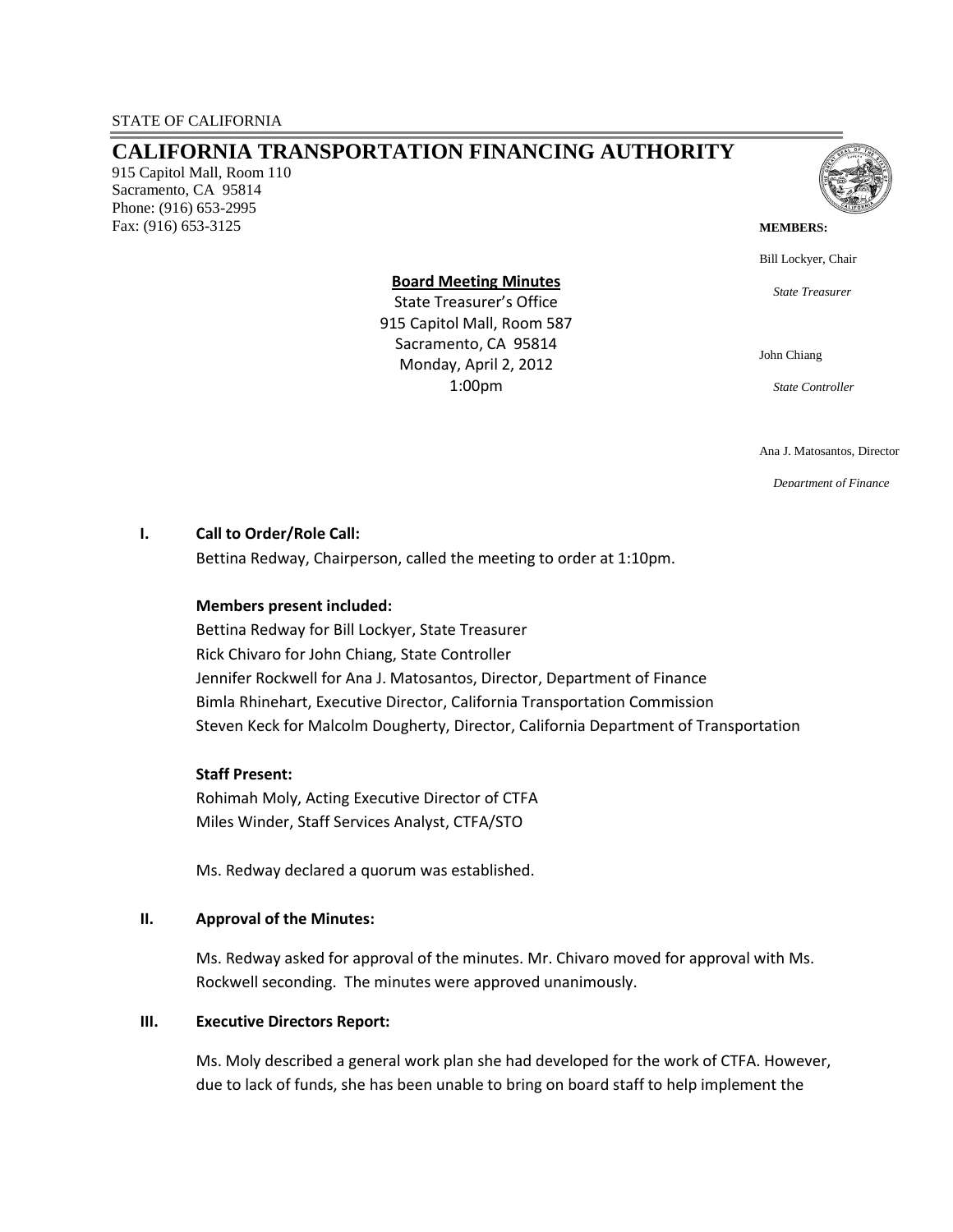plan. She expressed a desire to continue analyzing how CTFA fits into the existing transportation financing processes before moving ahead and launching workshops.

Ms. Redway asked for questions.

Mr. Keck asked if there was a schedule for when the CTFA board might review some of the documents. Ms. Moly responded that staff's plan, with board direction, is to work on the potential application from MTC to the authority and use it as a template to put the guidelines and regulations into place. CTFA will flesh that out and create a more detailed plan for future projects.

Ms. Rhinehart asked whether Ms. Moly will be bringing the guidelines back to the board. Ms. Moly responded that yes, the guidelines developed by staff would be brought to the board for review and approval.

## **IV. MTC Application:**

Presented by Andy Fremier -Deputy Executive Director of Metropolitan Transportation Commission (MTC) and Bay Area Tolling Authority (BATA); Brian Mayhew, MTC Chief Financial Officer; Adrienne Weil, MTC General Counsel; and Lisa Klein, HOT Lanes Project Manager.

Mr. Fremier described three lines of authority MTC's project is designed to take advantage of.

- 1) CTC's approval of MTC's HOT-lane Express Network Authority
- 2) CTFA's tolling and issuance authority to help develop a financial plan that would allow MTC to move forward into capital construction and operations
- 3) Potentially, to look at SB4x to see if there is a different way to deliver the projects compared to the way standard projects are delivered today

Mr. Fremier outlined the project itself beginning with a map of the proposed network. The focus of CTFA will be from the Yolo County Line down the I-80 corridor to the Bay Bridge, the I-880 corridor through Alameda County, and the I-680 corridor in the East Bay.

Mr. Fremier described the benefits of HOT lanes as including the following:

- 1) Create more capacity by allowing whatever available capacity is in the HOV lane to be used by non-HOV compliant vehicles through tolling mechanisms.
- 2) Improve the overall management of the system by allowing more throughput and taking people out of the general purpose lanes.

Next, Mr. Fremier broke down the steps of the project.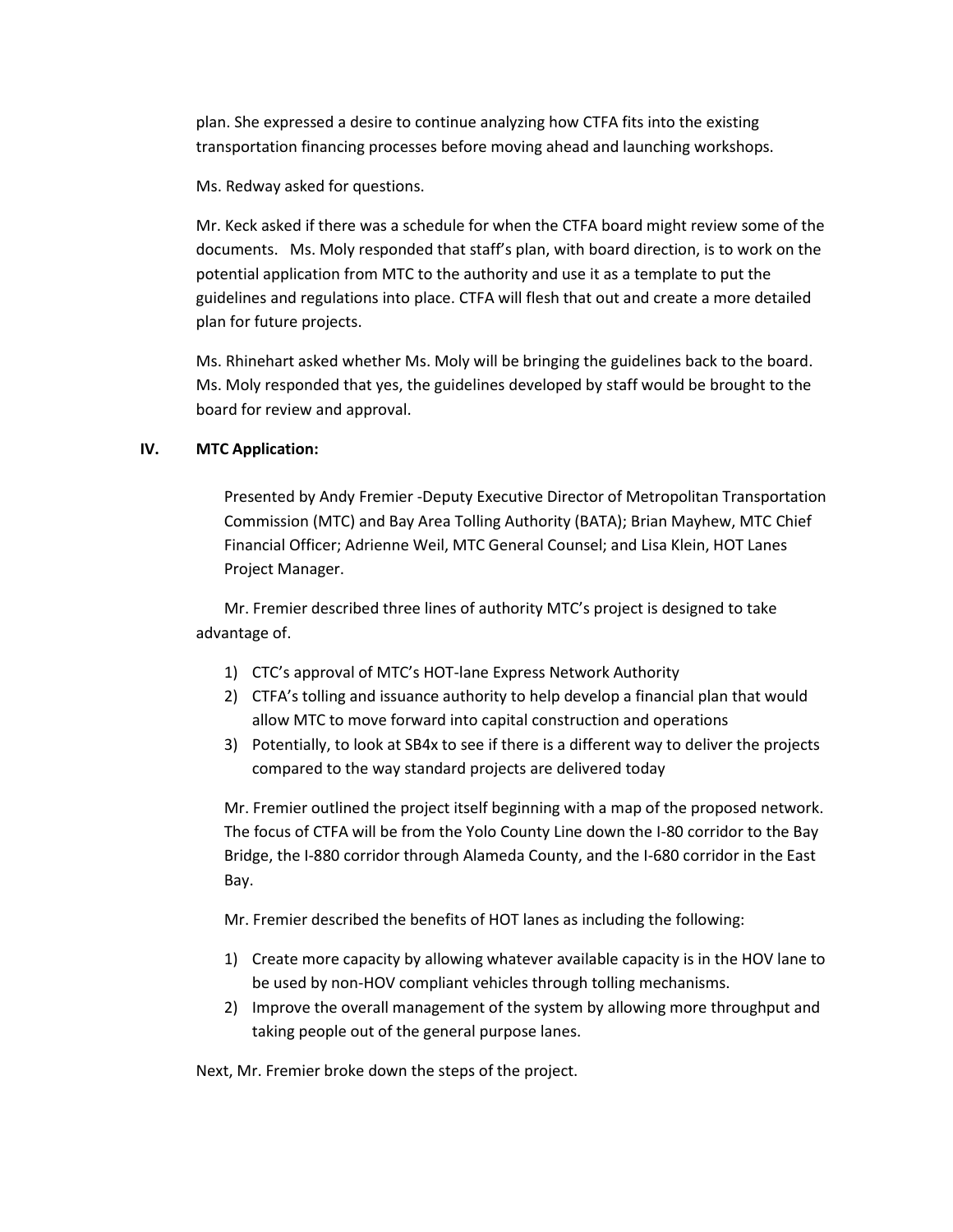- 1) Convert existing HOV lanes to HOT lanes.
	- a. This will be the quickest and easiest portion of the project
	- b. Minimal civil improvements are necessary to create the tolling infrastructure
- 2) Build new HOV lanes
	- a. This will fill some of the gaps that currently exist in the system
- 3) Improve ways that vehicles move through the toll-plazas

Then he discussed the Goals and Benefits of the project.

- Improve the connectivity of the existing HOV lanes and the system as a whole.
- Improve efficiency of Bay Area transportation grid. Currently it is very fractured and  $\bullet$ there are quite a few gaps that affect its ability to work well.
- Reduce traffic congestion and improve elimination of greenhouse gas emissions by keeping traffic moving
- Considerable improvements for express bus and mass transit.
- Collaterally, job creation

As of October 2011, the CTC has granted MTC the authority to develop and operate the Network. MTC is now in the process of moving the project forward through the first phase of environmental work and they expect it to move immediately into the design phase after completion of this work. Over the next few months, MTC is looking to develop a financial plan that makes sense for delivering the projects in the right order.

The MTC will complete the project in collaboration with the Bay Area Infrastructure Financing Authority (BAIFA) and the Bay Area Toll Authority (BATA). The BAIFA is a Joint Powers Authority that was created by MTC and BATA to plan, operate, develop, and finance major Bay Area transportation projects.

According to Mr. Fremier, MTC estimates the overall costs of the project to be \$3,590,000,000, while the gross revenue is anticipated to reach \$4,400,000,000, for net revenue of approximately \$600,000,000. Mr. Fremier cautioned that these estimates are conservative due to the project being in its early stages.

The estimated sources of funds in the financial plan include the following:

- 1) Toll Revenue Bonds
- 2) TIFIA Loans
- 3) Federal/Local Grants and Funding
- 4) Pay as you go financing

MTC anticipates putting together a comprehensive financing plan for the proper project delivery mix over the course of the summer. MTC anticipates requesting tolling and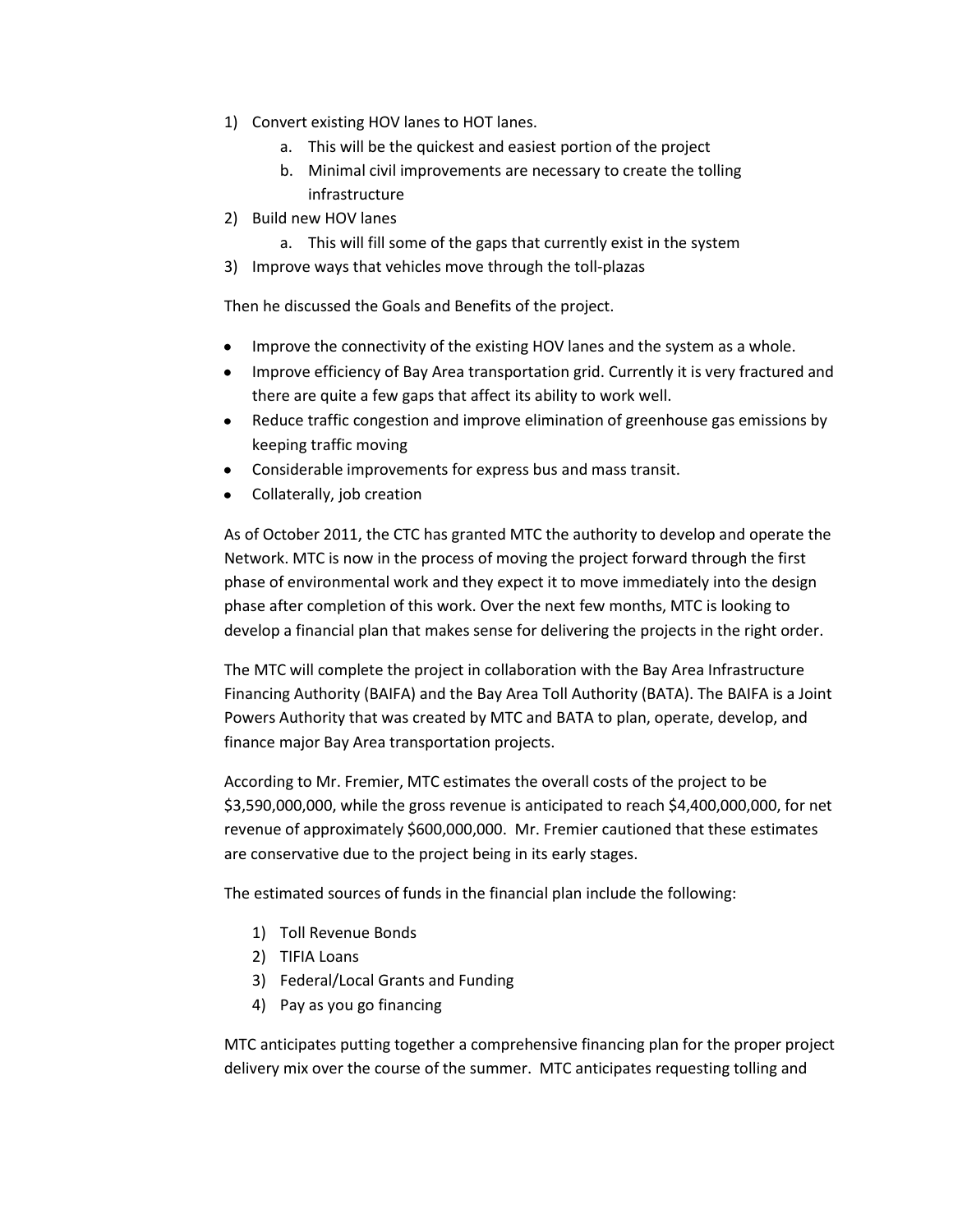issuing authority from CTFA after developing the financing plan. The financial flexibility combined with the strength of CTFA will help the project forward.

MTC forecasts the final environmental document being completed by December 2012 or sooner and then construction beginning immediately thereafter.

Once the presentation was completed, Ms. Redway asked for questions:

Mr. Keck asked what the actual toll rates will be with a revenue estimate of \$4 Billion.

Mr. Fremier responded by saying that the current HOV system will break down on its own. They have already seen that with regards to the I-80 corridor through Berkeley.

Ms. Klein, the Project Manager for MTC, described their forecasting. They looked at the I-680 Southbound HOT lane performance, where tolls are approximately \$3 for 14 miles. The tolls during the opening years of the MTC project are estimated to be similar; but as time moves on and congestion grows, the toll may increase. By 2040, it could double.

- Ms. Redway clarified the two things CTFA staff was looking for.
- 1) A sense of direction about whether staff should continue to work towards accepting this application?
- 2) How to fund that activity?

Ms. Rhinehart asked whether the CTFA has actually received an application. Ms. Redway responded that no, CTFA has not received an application yet. She proceeded to explain that Ms. Moly, in anticipation of the application, wanted to get a sense from the board whether everyone was supportive of her continuing to work towards this goal. Ms. Redway pointed out that it appears that the Board is supportive to this end. The other question is going to be how to pay for the costs associated with CTFA's work on this project as there are going to have to be some consultants hired on to help. There is no action item on the agenda, but Ms. Redway pointed out that there are two options for moving forward.

Ms. Moly proceeded to lay out those two options. In terms of funding and getting money to move forward on this project, CTFA is going to need a consultant to help develop the application and also to evaluate the project itself. There are two ways that to get money to help with this.

- 1) We can borrow from a Board under the Treasurer's office. This would require CTFA to enter into an interagency agreement. Upon project completion, CTFA would pay back the Board for the loan after it recovers its costs from the applicant.
- 2) The applicant for this project would front the cost. MTC is open to the idea. How CTFA goes about that still needs to be fleshed out. This option provides less risk to the State.

Ms. Rockwell wanted to make sure that the staff will come back to the board for any updates on which way CTFA is going to go and how they are going to finance this section of the project.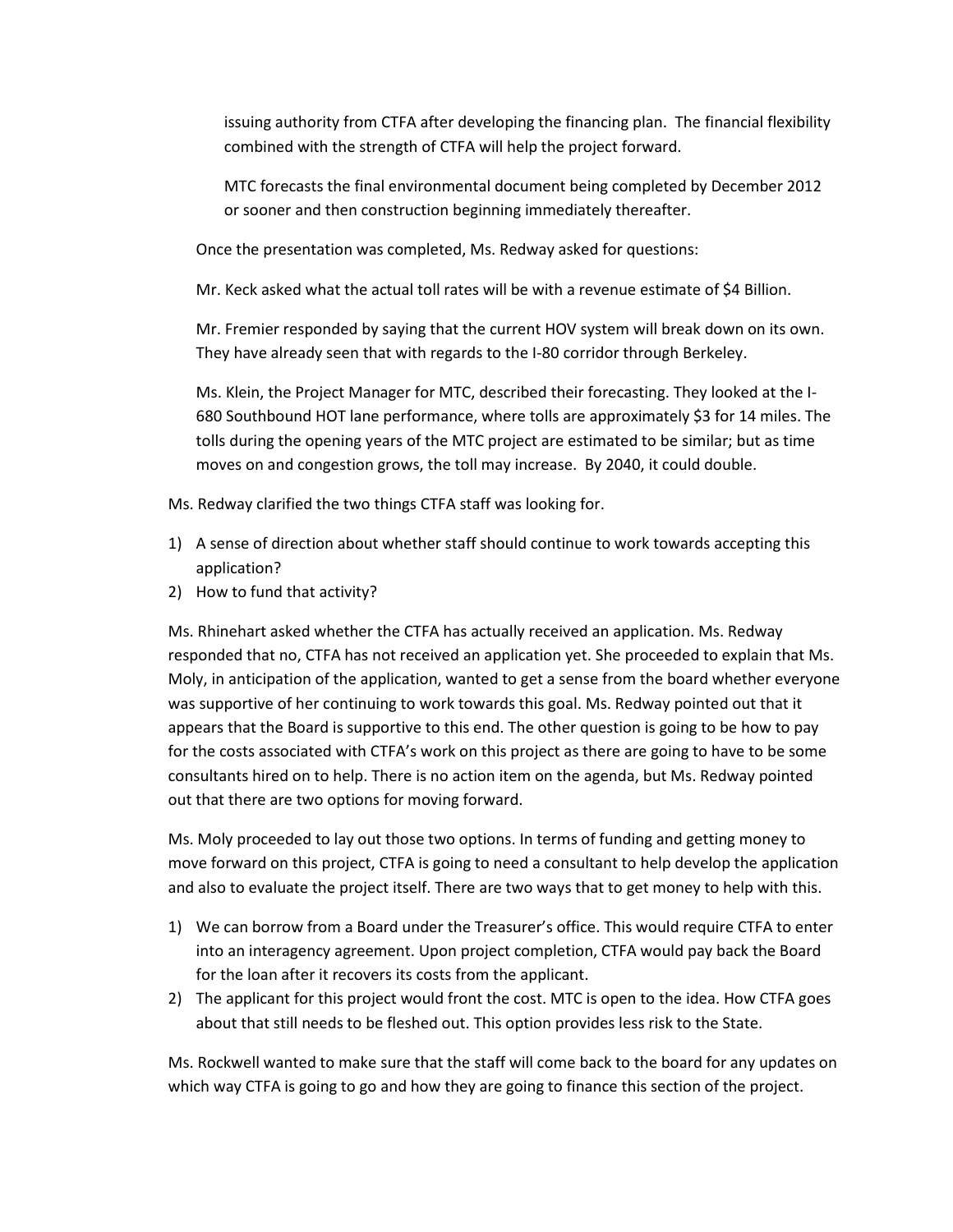#### **V. Resolution 2012-01:**

Miles Winder, an analyst with the State Treasurer's office, presented Item V.

Government Code section 64107 authorizes CTFA to enter into any and all agreements or contracts necessary to carry out the functions and responsibilities of CTFA. Further, Section 64103(f) of the Act authorizes the CTFA Board to delegate to its Executive Director the power to enter into contracts on behalf of CTFA.

In order for staff to do the work necessary in carrying out CTFA's duties under the Act, a consultant is needed to assist staff in developing evaluation criteria including appropriate information to be required from project applicants. Additionally, the consultant is needed to assist with project evaluation including financial feasibility and any additional work that may be required.

From time to time, CTFA may also need to execute contracts with other consultants or firms and enter into interagency agreements with state agencies, such as the State Treasurer's Office, to conduct the work necessary to implement the Act. The maximum amount of each contract executed by the Executive Director will not exceed \$250,000, which is at or below the threshold amount approved by several other Authorities/Boards/Commissions chaired by the state Treasurer. The Executive Director will report to the Board the contracts and interagency agreements executed by the Executive Director under delegated authority.

Staff recommended that the Board approve Resolution 2012-01 delegating authority to the Executive Director to enter into contracts and interagency agreements of up to \$250,000.

## **VI. Questions about Resolution 2012-01:**

Ms. Redway asked for questions. Mr. Keck asked how can the Board approve the resolution without knowing how contracts would be funded?

Ms. Redway responded by saying that this resolution will delegate the authority. All of the authorities chaired by the Treasurer have this delegation resolution and it's apparent that Ms. Moly will not enter into any specific contract without the approval of the Board in terms of a funding mechanism.

Ms. Rockwell pointed out that this resolution is necessary to start the RFP process.

Mr. Keck said that that makes a lot of sense. He then asked if the delegation should include an aggregate limit.

Ms. Redway deferred to the State Treasurer's Office General Counsel, Mark Paxson, who explained that generally with the boards chaired by the State Treasurer, it is a per contract